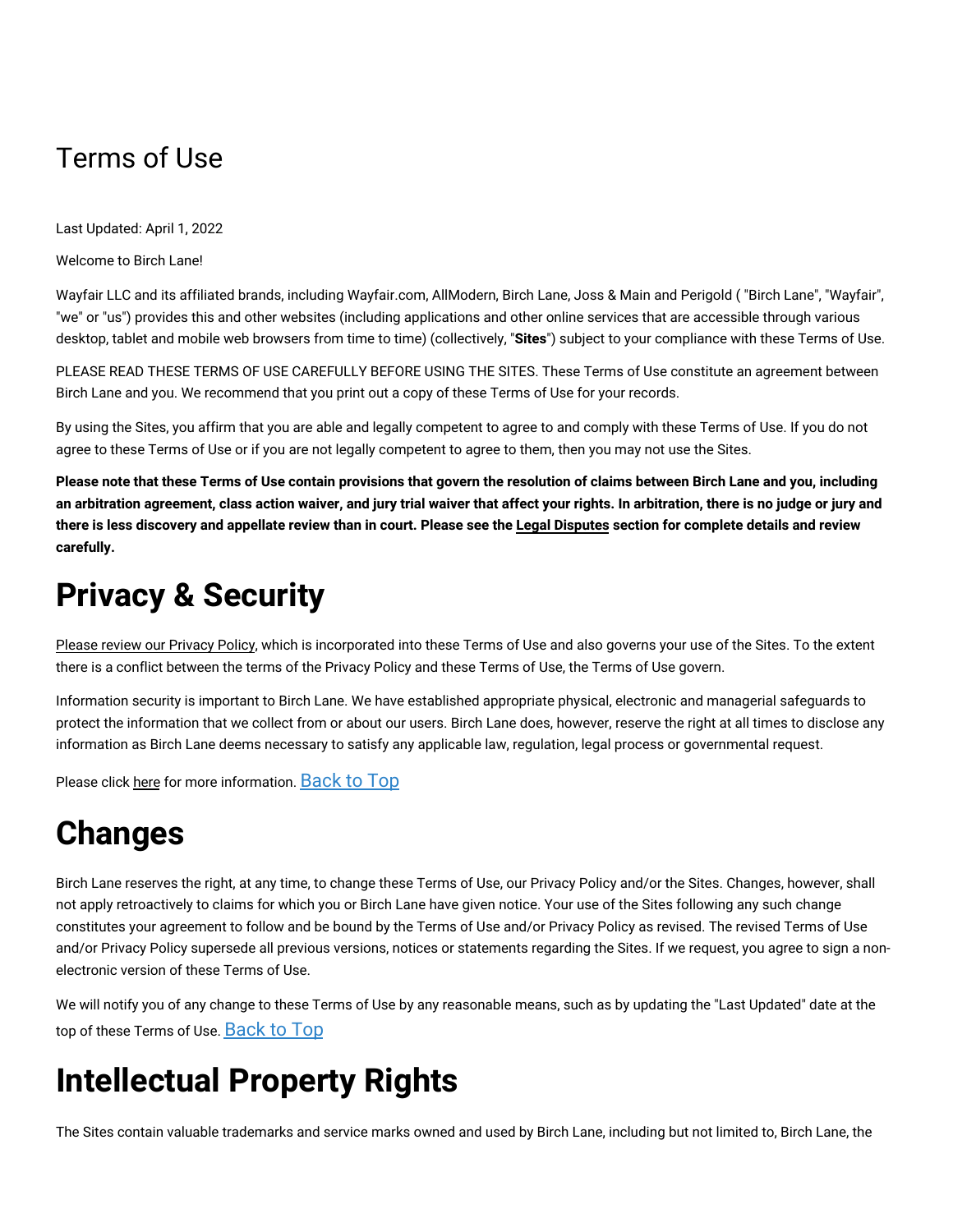Birch Lane design logo, Wayfair, Joss & Main, AllModern, Perigold, and the tag line "a zillion things home" (collectively, the "**Birch Lane Marks**"). Any use of the Birch Lane Marks without the prior written permission of Birch Lane is strictly prohibited. The arrangement and layout of the Sites, including but not limited to, the Birch Lane Marks, images, text, graphics, buttons, screenshots, music, digitally downloadable files, and other content or material (collectively, the "**Site Content**"), are the sole and exclusive property of Birch Lane.

UNAUTHORIZED COPYING, REPRODUCTION, MODIFYING, REPUBLISHING, UPLOADING, DOWNLOADING, POSTING, TRANSMITTING, MAKING DERIVATIVE WORKS OF OR DUPLICATING ALL OR ANY PART OF THE SITES IS PROHIBITED.

Birch Lane uses a network of independent product and content suppliers, distributors and other such third parties to supply some of the products and content advertised on the Sites. All other trademarks, service marks, product names, package designs and company names or logos associated with these product and content suppliers, distributors and other such third parties that are not owned by us but appear on the Sites are the property of their respective owners.

For claims of copyright infringement, please see our [Copyright](https://terms.birchlane.io/en-US#birchlane-copyright) Policy. [Back](#birchlane-terms-top) to Top

## **User-Generated Content**

From time to time, the Sites permit the submission of content, such as comments, blogs and product reviews, generated by you and other users ("**User Content**").

You are solely responsible for your own User Content and the consequences of posting or publishing it. Any User Content or other material, information or ideas that you submit to or post or publish on the Sites is non-confidential and non-proprietary.

By submitting User Content, you represent and warrant to Birch Lane that: (i) your User Content does not violate any copyright, trademark, trade secret, patent or other intellectual property right, any right of privacy or publicity of any third party or any applicable law, rule or regulation, (ii) you own or have the legal right to use and authorize Birch Lane to use your User Content, including written consent to use of any product or the name, voice, likeness or any other applicable personal rights of each identifiable person featured or referenced in your User Content and (iii) your User Content does not violate Birch Lane's Acceptable Use Policy set forth below.

As between you and Birch Lane, you will retain all of your ownership rights in and to your User Content. By submitting User Content to Birch Lane, you hereby grant to Birch Lane a perpetual, worldwide, non-exclusive, irrevocable, royalty-free, sublicensable (through multiple tiers) and transferable right and license to use, reproduce, distribute, edit, modify, translate, reformat, prepare derivative works based upon, display publicly, perform publicly and otherwise exploit (including but not limited to over the Internet, broadcast television or any other uses or media) your User Content, in whole or in part, including future rights that Birch Lane (or its successor) may otherwise become entitled to that do not yet exist, as well as new uses, media, means and forms of exploitation throughout the universe exploiting current or future technology yet to be developed. You also hereby grant each user of the Sites a non-exclusive license to access your User Content through the Sites and to use, access, watch, reproduce, distribute, transmit, forward, display and perform such User Content in whole or in part, to the extent permitted by the Sites under these Terms of Use.

Birch Lane does not endorse any User Content or any opinion, recommendation, or advice expressed therein. Birch Lane reserves the right but is not obligated to monitor User Content or other content sent to or through the Sites. **Birch Lane has the right to refuse,** remove, edit or delete any User Content and/or to terminate any user's access to the Sites for any reason. Birch Lane takes no responsibility for User Content. [Back](#birchlane-terms-top) to Top

## **Social Media Tag Usage**

BY USING #WAYFAIRATHOME, @WAYFAIR AND ANY OTHER SIMILAR SOCIAL MEDIA TAG IN ANY WAY RELATED TO ANY OF THE SITES, EACH USER AGREES TO PROVIDE WAYFAIR WITH AN UNRESTRICTED, IRREVOCABLE, ROYALTY-FREE, PERPETUAL, FULLY PAID-UP, TRANSFERABLE, WORLDWIDE LICENSE TO USE THE UPLOADED IMAGE(S) IN ANY AND ALL MARKETING MATERIALS, ON SPONSOR'S WEBSITES, AND THROUGH ALL SOCIAL MEDIA CHANNELS. EACH USER REPRESENTS AND WARRANTS THAT UPLOADED IMAGES DO NOT INFRINGE THE INTELLECTUAL PROPERTY RIGHTS OF ANY THIRD PARTY, INCLUDING, BUT NOT LIMITED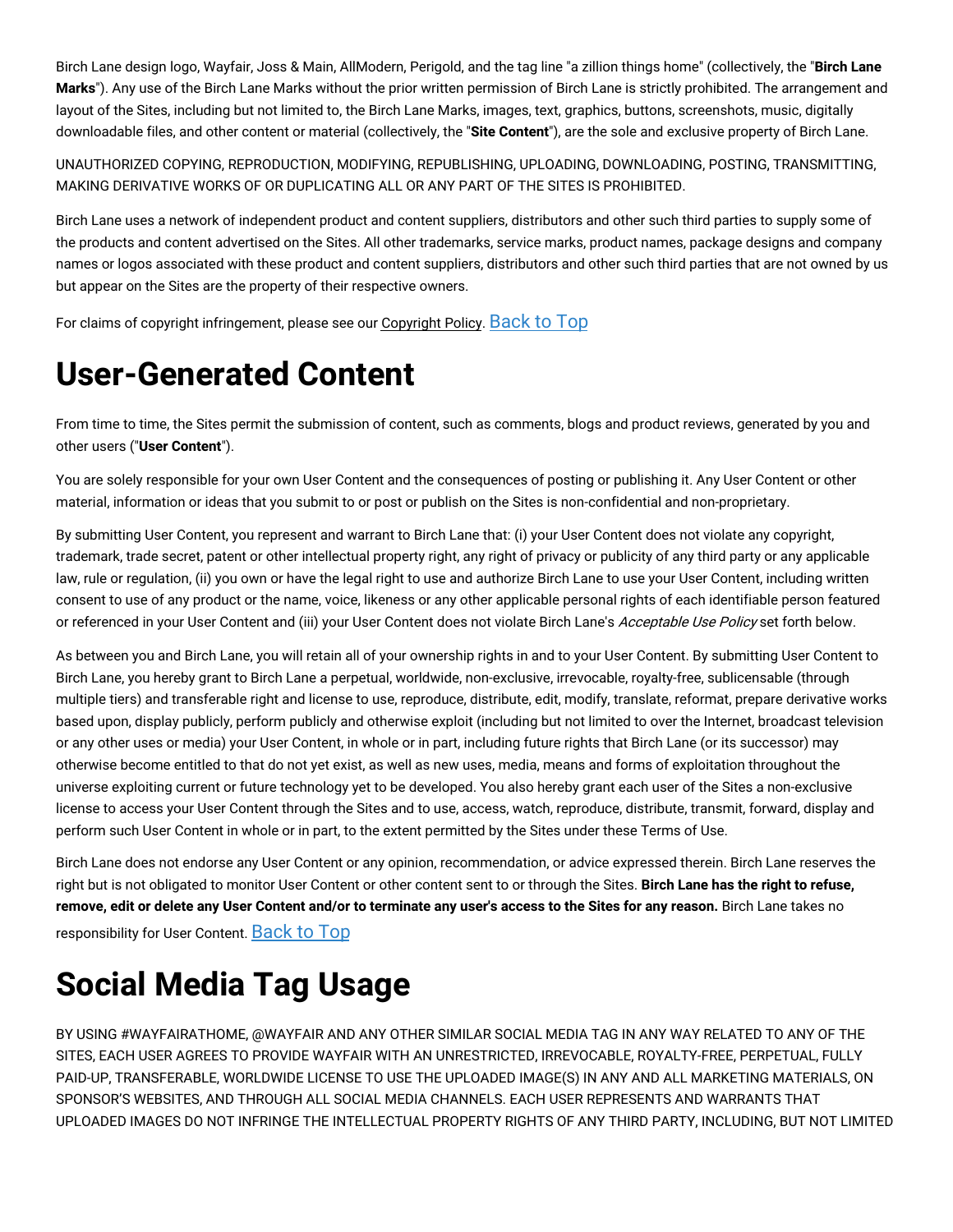## **Acceptable Use Policy**

By submitting User Content and otherwise using the Sites, you agree not to: (i) submit any User Content that is protected by or otherwise subject to any third party intellectual property or proprietary rights (including any privacy and publicity rights) unless you own or have permission from the rightful owner of such rights to post such User Content and to grant Birch Lane all of the rights granted herein; (ii) upload, post, e-mail or otherwise transmit any content that is unlawful, harmful, threatening, abusive, harassing, tortious, defamatory, vulgar, obscene, libelous, hateful or racially, ethnically or otherwise objectionable; (iii) use the Sites to harm any person or entity, including Birch Lane; (iv) impersonate any person or entity, including but not limited to, a representative of Birch Lane, or falsely state or otherwise misrepresent your affiliation with a person or entity; (v) forge headers or otherwise manipulate identifiers in order to disguise the origin of any content transmitted to or through the Sites; (vi) upload, post, e-mail or otherwise transmit any unsolicited or unauthorized advertising, promotional materials, junk mail or any other form of solicitation; (vii) upload, post, e-mail or otherwise transmit any content that contains computer viruses or other computer code, files or programs that interrupt, destroy or limit the functionality of the Sites or any other computer software or hardware or telecommunications equipment; (viii) intentionally or unintentionally violate any applicable local, state, national or international laws, rules or regulations, including but not limited to those promulgated by the U.S. Federal Trade Commission, U.S. Securities and Exchange Commission; (ix) collect, store or use personal information about other users of the Sites without their consent; (x) use the Sites (including through submission of User Content) to disparage or make unsubstantiated claims about any person, third party or its/their products or services; (y) use any of the Sites in any manner that could overburden or impair any of the Sites or the networks or systems connected to the Sites; and/or (z) use any device, software or instrumentality to interfere with the proper working of the Sites or disobey any requirements, procedures, policies or regulations of networks connected to the Sites.

You also agree that you will not violate or attempt to violate the security of the Sites. Violations of system or network security may result in civil or criminal liability. Birch Lane reserves the right to investigate occurrences which may involve such violations and may involve and cooperate with, law enforcement authorities in prosecuting users who have participated in such violations.  $Back$  to  $Top$ 

## **Order Acceptance**

The receipt of an order number or an email order confirmation does not constitute the acceptance of an order or a confirmation of an offer to sell. Birch Lane reserves the right, without prior notification, to limit the order quantity on any item and/or to refuse service to any customer. Verification of information may be required prior to the acceptance of an order. Prices and availability of products on the Sites are subject to change without notice. Errors will be corrected when discovered and Birch Lane reserves the right to revoke any stated offer and to correct any error, inaccuracy, or omission (including after an order has been submitted). Certain orders constitute improper use of the Sites and the Birch Lane Rewards Program described below. Birch Lane reserves the right, at its sole discretion, to refuse or cancel any order for any reason. Your account may also be restricted or terminated for any reason, at Birch Lane's sole discretion. Items purchased pursuant to a quantity discount may be re-priced upon cancellation. [Back](#birchlane-terms-top) to Top

## **About Our Prices**

Where a product listing on our Site references a higher price, typically denoted by a strikethrough (e.g. "\$549"), such higher price represents the retail price suggested by the manufacturer or supplier. In the absence of a price suggested by the manufacturer or supplier, this price represents the highest price at which we offered or sold the product at some point in the past. For "Flash Deals", where a product is temporarily being sold at a reduced price, an additional strikethrough price is presented that represents a recent previous price before the Flash Deal promotion. For members of the MyWay Program, if such higher price is accompanied by the MyWay logo, such price represents the offer price before applying MyWay Program benefits. The "Sale" tag on a product listing on our Site signifies that we are selling the product at a discount from a price in the previous 90 days.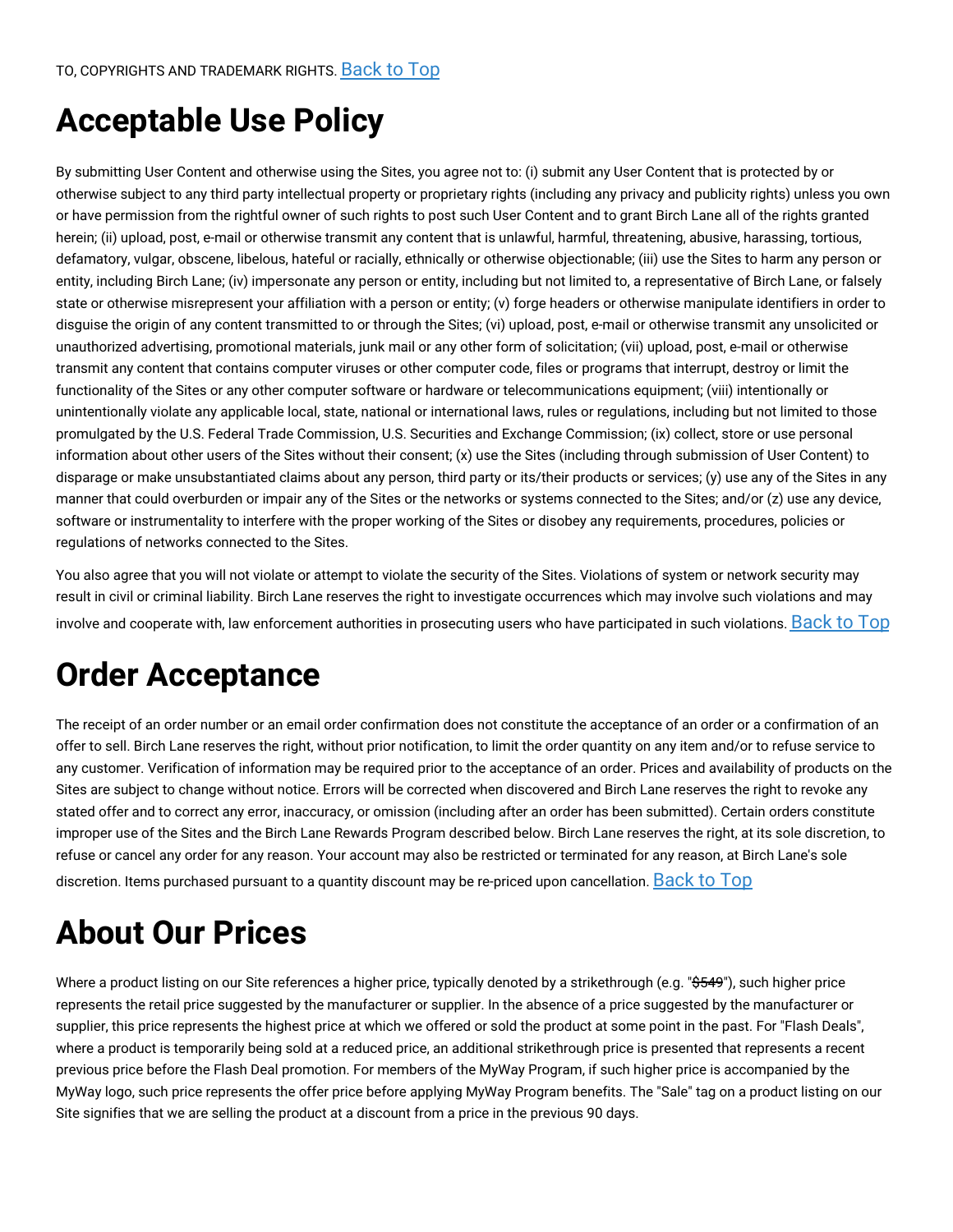When we use the term "Closeout," we mean either that the product has been permanently reduced and will not return to the original price or that the product is temporarily being sold at a reduced price in order to clear an overstock of either Wayfair or supplier inventory. Prices of products listed on our Site as "Closeout" may fluctuate during the "Closeout" promotion period for such products. For temporary "Closeout" pricing, such products may return to prices that are equal to or greater than their original prices upon expiration of the applicable "Closeout" promotion period.

We do not price match. Promotional codes can only be applied during purchase. Customer Service will be unable to honor any promotional code adjustments post-order. [Back](#birchlane-terms-top) to Top

## **Birch Lane Rewards Program**

The Birch Lane Rewards Program (the "**Rewards Program**") is exclusively for users of the Sites who have registered for the Rewards Program in accordance with the directions set forth below and on the Sites. Rewards Dollars may be applied to future purchases at the Participating Sites in accordance with these Terms of Use. Please click [here](#birchlane-rewards) for complete Rewards Program details, as may be in effect from time to time and which are incorporated herein by reference. [Back](#birchlane-terms-top) to Top

## **Links to Other Websites**

The Sites may contain links to third-party websites ("**Other Sites**") that are not under Birch Lane's control. Birch Lane makes no claim and accepts no responsibility regarding the quality, nature or reliability of the Other Sites that are accessible by hyperlinks from the Sites or link to the Sites. Birch Lane provides these links to you as a convenience and the inclusion of any link does not imply endorsement by Birch Lane of Other Sites or any association with the operators of such Other Sites. You are responsible for viewing and abiding by the privacy statements and terms of use posted at any third-party sites. [Back](#birchlane-terms-top) to Top

## **Mobile Devices, SMS, and Mobile Applications**

If you use a mobile device to access pages of the Sites optimized for mobile-viewing, opt in to receive SMS (text messages) from Wayfair (as/when available), or use a mobile application, the following additional terms and conditions ("**Mobile Terms**") also apply to you. Your access to the Sites via your mobile device or use of a mobile application confirms your agreement to these Mobile Terms, as well as the rest of the Terms of Use.

By opting in, you agree to receive promotional SMS text messages on your mobile device, message frequency varies. Our SMS text messaging programs may include promotional messages (84047), shopping cart reminders (84047), order updates (76069), and authentication texts (76069). Your consent is not required as a condition of purchasing any goods or services from Wayfair. You can opt out at any time and for any reason by following provided instructions or by texting "STOP" to the number associated with the SMS message. You will receive one further message confirming you are unsubscribed. After this, you will no longer receive SMS messages from Wayfair. If you wish to join again, you can opt in at any time. If you have any questions or require further assistance you may respond "HELP" to the number associated with the SMS message. For more information please contact us by emailing [support@wayfair.com](mailto:support@wayfair.com) (please reference "Questions about SMS").

By agreeing to receive SMS messages from Wayfair, you certify that you are over 18 years of age and (a) you are the mobile account holder or (b) you have the account holder's permission to enroll the designated mobile phone number and understand that message and data rates may apply. You agree that you are solely responsible for all message and data charges that apply to use of your mobile device to access the Sites or use of a mobile application. All such charges are billed by and payable to your mobile service provider. Please contact your participating mobile service provider for pricing plans, participation status and details. Carriers are not liable for delivered or undelivered content. You understand that wireless through Wi-Fi or a participating mobile service provider may not be available in all areas at all times and may be affected by product, software, coverage or other service changes made by your mobile service provider or otherwise. Additional terms and conditions may apply to your use of a mobile application, based on the type of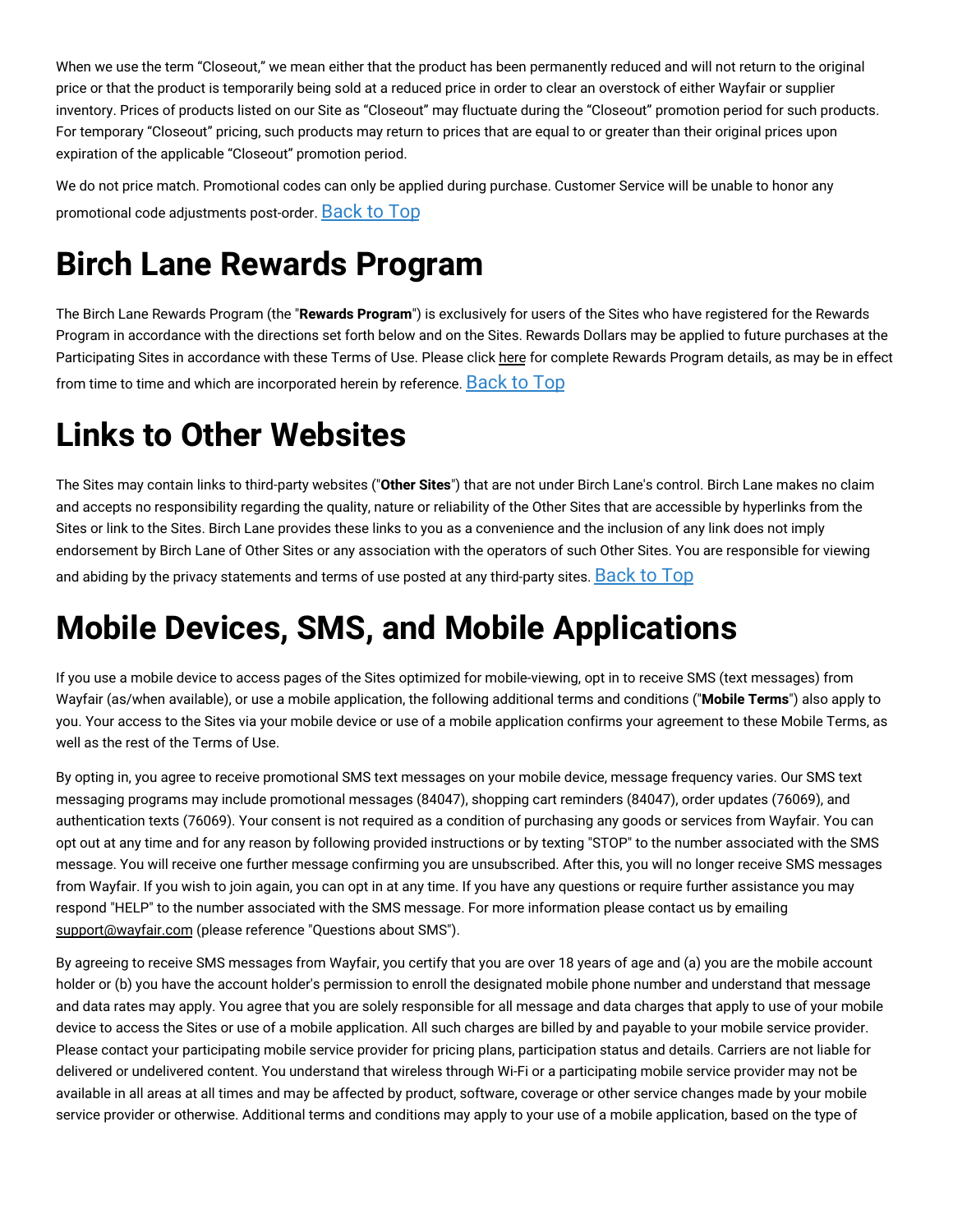## **Notice to California Residents**

California Proposition 65 requires that special warnings be provided when products contain chemicals known by the State of California to cause cancer, birth defects, or other reproductive harm if the use of those products may cause exposure to those chemicals above specific limits. These warnings relate to some but not all tools, lead crystal glassware, ceramic tableware, tiffany style lamps, and electrical cords. Please call us prior to ordering if you have any questions regarding the safety of these products.

Pursuant to California Civil Code Section 1789.3, Birch Lane provides users of the Sites with the following notice: You may report complaints to the Consumer Information Division of the California Department of Consumer Affairs in writing at 1625 North Market Blvd., Suite N 112, Sacramento, CA 95834, or by telephone at 800-952-5210. [Back](#birchlane-terms-top) to Top

## **Communications with Birch Lane**

For all communications made to or with Birch Lane, including but not limited to feedback, questions, comments, suggestions and the like: (i) you will have no right to confidentiality in your communications and Birch Lane will have no obligation to protect your communications from disclosure; (ii) Birch Lane will be free to reproduce, use, disclose and distribute your communications to others without limitation; and (iii) Birch Lane will be free to use any ideas, concepts, know-how, content or techniques contained in your communications for any purpose whatsoever, including, but not limited to, the development, production and marketing of products and services that incorporate such information. [Back](#birchlane-terms-top) to Top

## **Indemnity**

You agree to indemnify and hold Wayfair and its agents and licensors harmless from any claim or demand, including reasonable attorneys' fees, made by any third party due to or arising out of (i) your use of the Sites, including any User Content you submit, post to or transmit through the Sites, (ii) your violation of these Terms of Use or (iii) your violation of any rights of another user. [Back](#birchlane-terms-top) to

#### Top

## **Disclaimer of Warranties**

Wayfair intends for the information and data contained in the Sites to be accurate and reliable but since the information and data have been compiled from a variety of sources, they are provided 'AS IS' and "AS AVAILABLE". You expressly agree that your use of the Sites and any information contained therein is at your sole risk. Accordingly, to the extent permitted by applicable law, WAYFAIR EXPRESSLY DISCLAIMS ALL WARRANTIES AND CONDITIONS, EXPRESS OR IMPLIED, INCLUDING WITHOUT LIMITATION, IMPLIED WARRANTIES AND CONDITIONS OF TITLE, NON-INFRINGEMENT, ACCURACY, MERCHANTABILITY AND FITNESS FOR A PARTICULAR PURPOSE, AND ANY WARRANTIES AND CONDITIONS THAT MAY ARISE FROM COURSE OF DEALING, COURSE OF PERFORMANCE OR USAGE OF TRADE. Some [jurisdictions](#birchlane-terms-top) do not allow the disclaimer of warranties or conditions so such disclaimers may not apply to you. Back to Top

## **Limitation on Liability**

IN NO EVENT WILL WAYFAIR OR ITS OFFICERS, MANAGERS, MEMBERS, EMPLOYEES, AGENTS, SUCCESSORS, SUBSIDIARIES, DISTRIBUTORS, AFFILIATES OR THIRD PARTIES PROVIDING INFORMATION ON THIS SITE OR VIA OTHER CHANNELS, INCLUDING BUT NOT LIMITED TO PHONE AND EMAIL, BE LIABLE TO ANY USER OF THE SITES OR ANY OTHER PERSON OR ENTITY FOR ANY DIRECT,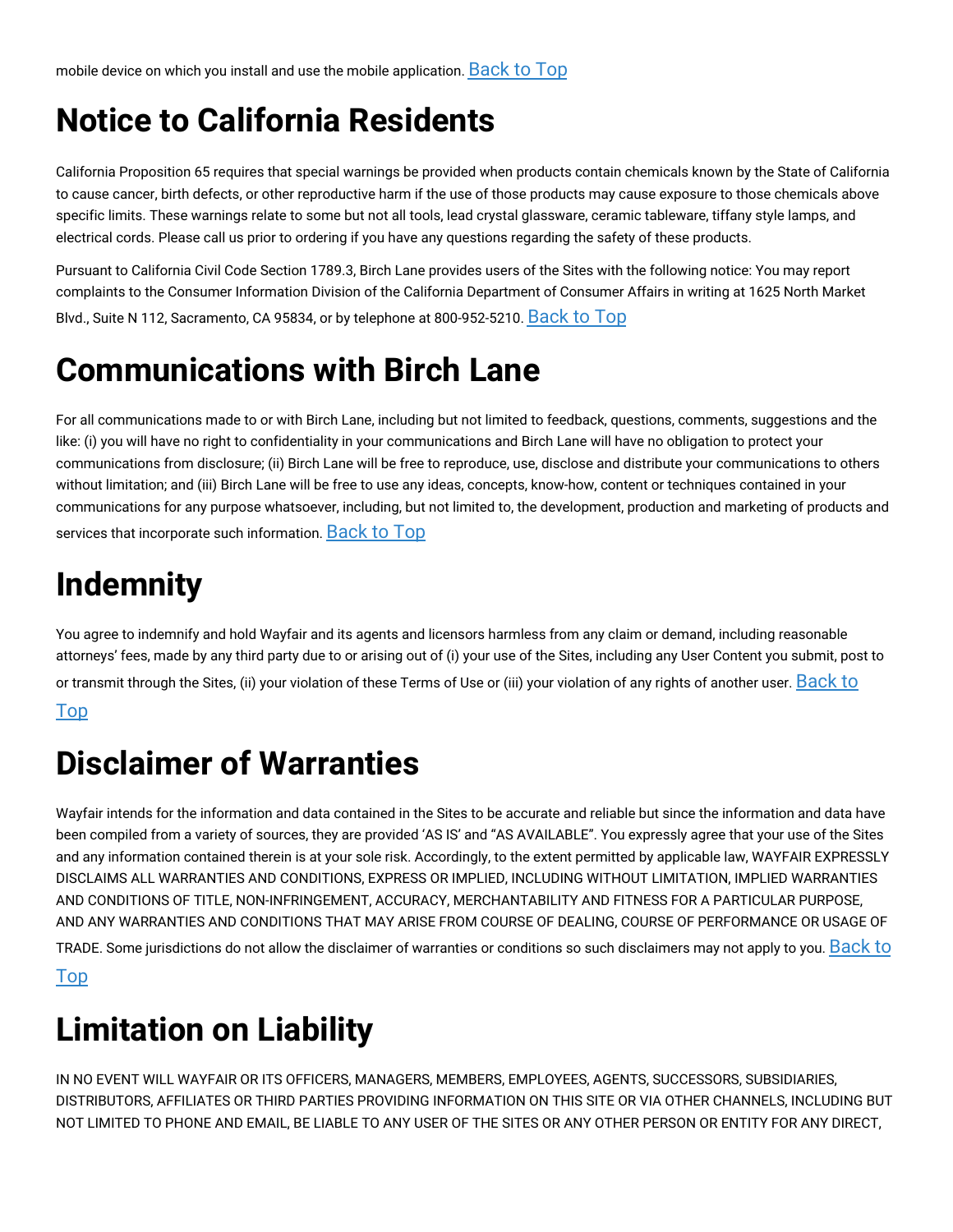INDIRECT, SPECIAL, INCIDENTAL, PUNITIVE, CONSEQUENTIAL OR EXEMPLARY DAMAGES (INCLUDING, BUT NOT LIMITED TO, DAMAGES FOR LOSS OF PROFITS, LOSS OF DATA OR LOSS OF USE) ARISING OUT OF THE USE OR INABILITY TO USE THE SITES OR ANY INFORMATION CONTAINED THEREIN, INCLUDING USER CONTENT, WHETHER BASED UPON WARRANTY, CONTRACT, TORT, OR OTHERWISE, EVEN IF WAYFAIR HAS BEEN ADVISED OF OR SHOULD HAVE KNOWN OF THE POSSIBILITY OF SUCH DAMAGES OR LOSSES.

You hereby acknowledge that the preceding limitation on liability will apply to all content, merchandise and services available through the Sites or other channels. Because some jurisdictions do not allow the exclusion or limitation of liability for consequential or incidental damages, in such jurisdictions liability is limited to the fullest extent permitted by law. Regardless of the previous paragraphs, if Wayfair is found to be liable, our liability to you or to any third party is limited to the greater of (a) the amount in dispute not to exceed the total amount which you paid to us in the twelve (12) months prior to the action giving rise to the liability or (b) USD \$100.

IN ADDITION, TO THE FULLEST EXTENT PERMITTED BY LAW, YOU MUST PROVIDE NOTICE TO WAYFAIR OR BIRCH LANE, PURSUANT TO THE PROCESS REFERENCED BELOW, OF ANY CLAIM WITHIN ONE YEAR OF ITS ACCRUAL OR YOUR CLAIM IS **WAIVED AND TIME-BARRED.** [Back](#birchlane-terms-top) to Top

## **Legal Disputes**

PLEASE READ THIS SECTION CAREFULLY. EXCEPT AS THE TERMS OF USE OTHERWISE PROVIDE, YOU WAIVE YOUR RIGHTS TO TRY ANY CLAIM IN COURT BEFORE A JUDGE OR JURY AND TO BRING OR PARTICIPATE IN ANY CLASS, COLLECTIVE, OR OTHER REPRESENTATIVE ACTION. Other rights that you would have if you went to court, such as access to discovery or appeals, also might **be unavailable or limited in arbitration.**

#### **Agreement to Binding Arbitration; Class Action Waiver**

Any dispute, claim or controversy (that is not resolved informally as set forth below) between you and Wayfair or Birch Lane, its agents, employees, officers, directors, principals, successors, assigns, subsidiaries or affiliates (collectively for purposes of this section, 'Wayfair') arising from or relating in any way to: (1) these Terms of Use and their interpretation or the breach, termination or validity thereof, and the relationships which result from these Terms of Use; (2) your use of any website owned or operated by Wayfair and its affiliated brands; or (3) any products or services sold or distributed by Wayfair and its affiliated brands or through any website owned or operated by Wayfair and its affiliated brands (collectively, "Covered Disputes") will be resolved by binding **arbitration, rather than in court. Covered Disputes shall be interpreted broadly.**

## **Mandatory Informal Dispute Resolution**

Wayfair values its customers and seeks to resolve disputes informally where possible. Before formally pursuing a Covered Dispute in arbitration, you agree to first send a detailed notice ("Notice") to Wayfair by email at [legal@wayfair.com.](mailto:legal@wayfair.com) If Wayfair has a dispute with you, Wayfair agrees to first send a detailed Notice to your e-mail address on file with us. Your Notice must contain all of the following information: (1) your full name; (2) your address, telephone number, and email address; (3) information sufficient for Wayfair to identify any transaction at issue (e.g., your order number, order confirmation communication, etc.); and (4) a detailed description of your dispute, the nature and basis of your claim(s), and the nature and basis of the relief you are seeking with a calculation for it. You must personally sign this Notice. Wayfair's Notice will likewise set forth (1) information sufficient for you to identify any transaction at issue and (2) a detailed description of our dispute, the nature and basis of our claim(s), and the nature and basis of the relief we are seeking with a calculation for it. You and Wayfair agree to negotiate in good faith about the dispute in an effort to swiftly resolve it to your satisfaction without the need for a formal proceeding. Should Wayfair request a telephone conference with you in an effort to resolve your dispute as part of this informal process, you agree to personally participate (with your counsel if you are represented). This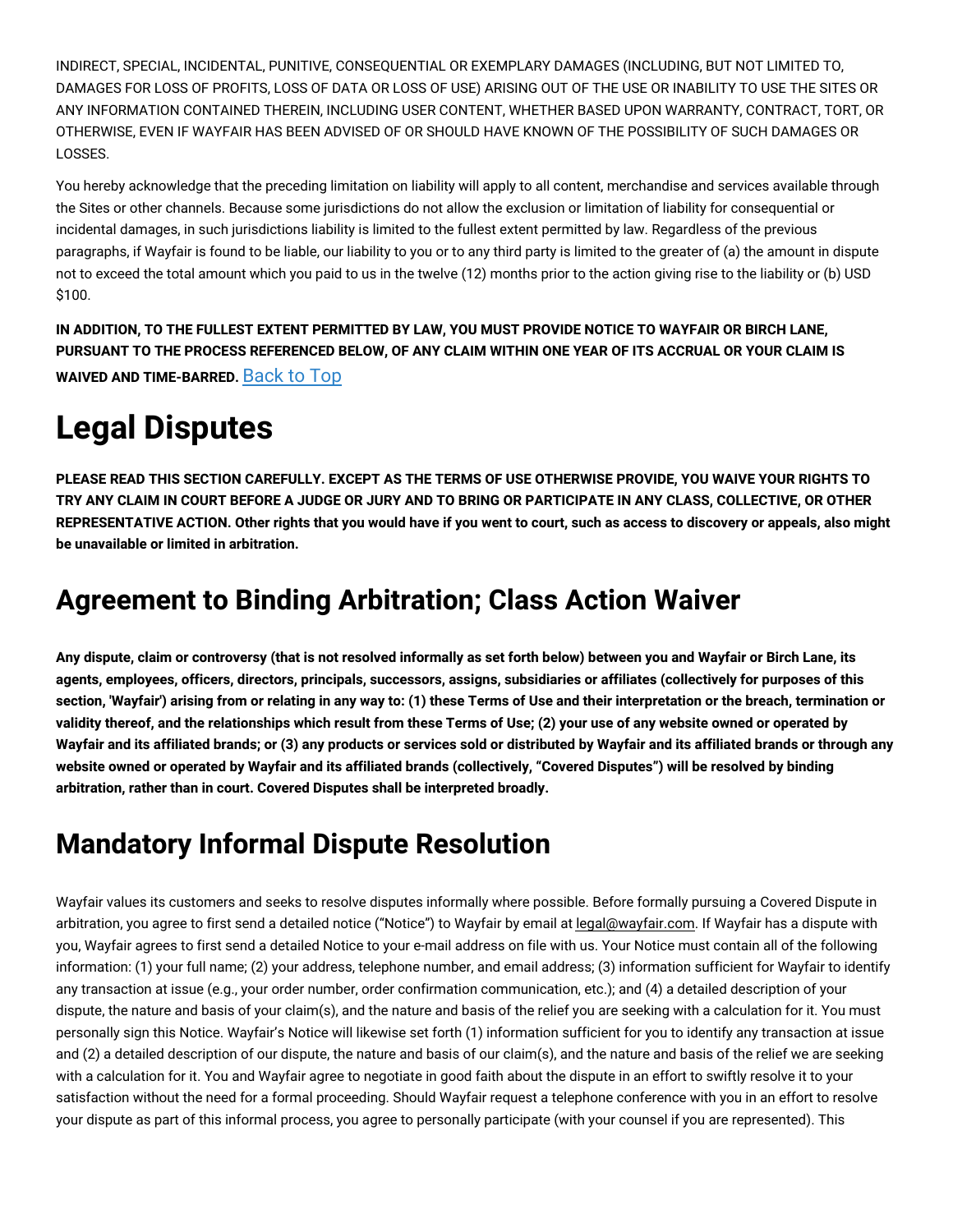process should result in resolution of the dispute, but if for some reason it is not resolved within 60 days after receipt of a fully completed Notice and the parties have not agreed to extend this time period, you or Wayfair may initiate an arbitration. Compliance with and completion of this mandatory informal dispute resolution process is a condition precedent to filing any demand for arbitration. The statute of limitations and any filing fee deadlines shall be tolled while the parties engage in this process. Unless prohibited by applicable law, the arbitration administrator shall not accept or administer any demand for arbitration unless the claimant has certified in writing that they have fully complied with this process. This certification shall be personally signed by you or Wayfair. A court shall have the authority to enjoin the filing or prosecution of arbitrations without first providing a fully completed Notice and participating in good faith in this informal dispute resolution process.

#### **Initiating Arbitration and Arbitration Rules**

Any arbitration between you and Wayfair shall be administered by National Arbitration and Mediation ("NAM") in accordance with NAM's operative Comprehensive Dispute Resolution Rules and Procedures (the "NAM Rules") in effect at the time any demand for arbitration is filed with NAM, as modified by this Legal Disputes Section. For a copy of the NAM Rules, please visit https://www.namadr.com/resources/rules-fees-forms or contact NAM at NAM's National Processing Center at 990 Stewart Avenue, 1st Floor, Garden City, NY 11530 and email address commercial@namadr.com. If NAM is unavailable or unwilling to administer the proceeding under the Legal Disputes Section as written, the parties agree that the arbitration shall be administered by the American Arbitration Association ("AAA") pursuant to the AAA Consumer Arbitration Rules and the Consumer Due Process Protocol (collectively, "AAA Rules") in effect at the time any demand for arbitration is filed with AAA, as modified by this Legal Disputes Section. If the AAA is unavailable or unwilling to apply this Legal Disputes Section as written, the parties shall mutually agree on an alternative administrator that will administer the proceeding under the Legal Disputes Section as written. If the parties are unable to agree, they will petition a court of competent jurisdiction to appoint an arbitration administrator that will do so. Any arbitration will be held before a single neutral arbitrator.

To begin an arbitration proceeding, you must send the demand for arbitration or arbitration notice form made available from the arbitration administrator and supplement that form with a detailed description of your claim, including with the information required for your Notice and the accompanying signed certification of compliance with the informal process referenced above (collectively referred to as "demand for arbitration"), to NAM (or to AAA if it is the administrator as set forth above). You must personally sign your demand for arbitration. You agree to also send Wayfair a copy of your demand for arbitration at [legal@wayfair.com.](mailto:legal@wayfair.com) If Wayfair initiates arbitration, we will send a copy of our demand for arbitration to your email address on file with us.

You may choose to have the arbitration conducted by telephone, virtually, based on written submissions, or in person in the county where you live or at another location reasonably convenient for you, or at a mutually agreed-upon location. Wayfair reserves the right to request an in-person or videoconference hearing at any point within 14 days after its deadline to file any answer. After that time, Wayfair retains the right to request an in-person or virtual hearing from the arbitrator, which the arbitrator may elect to require along with your participation (with your counsel if you are represented). Should a hearing take place in person, it shall take place consistent with the geographic parameters set forth above.

#### **Arbitration Fees**

Payment of all filing, administration and arbitrator fees will be governed by the NAM Rules (or the AAA Rules should AAA be the designated administrator as set forth above). Upon a showing of financial hardship, Wayfair will consider your request to promptly reimburse your portion of the arbitration fees provided for in the NAM (or AAA) Rules.

## **Arbitrator Authority**

The arbitrator has the sole authority to and shall address all claims or arguments by both parties concerning the formation, legality,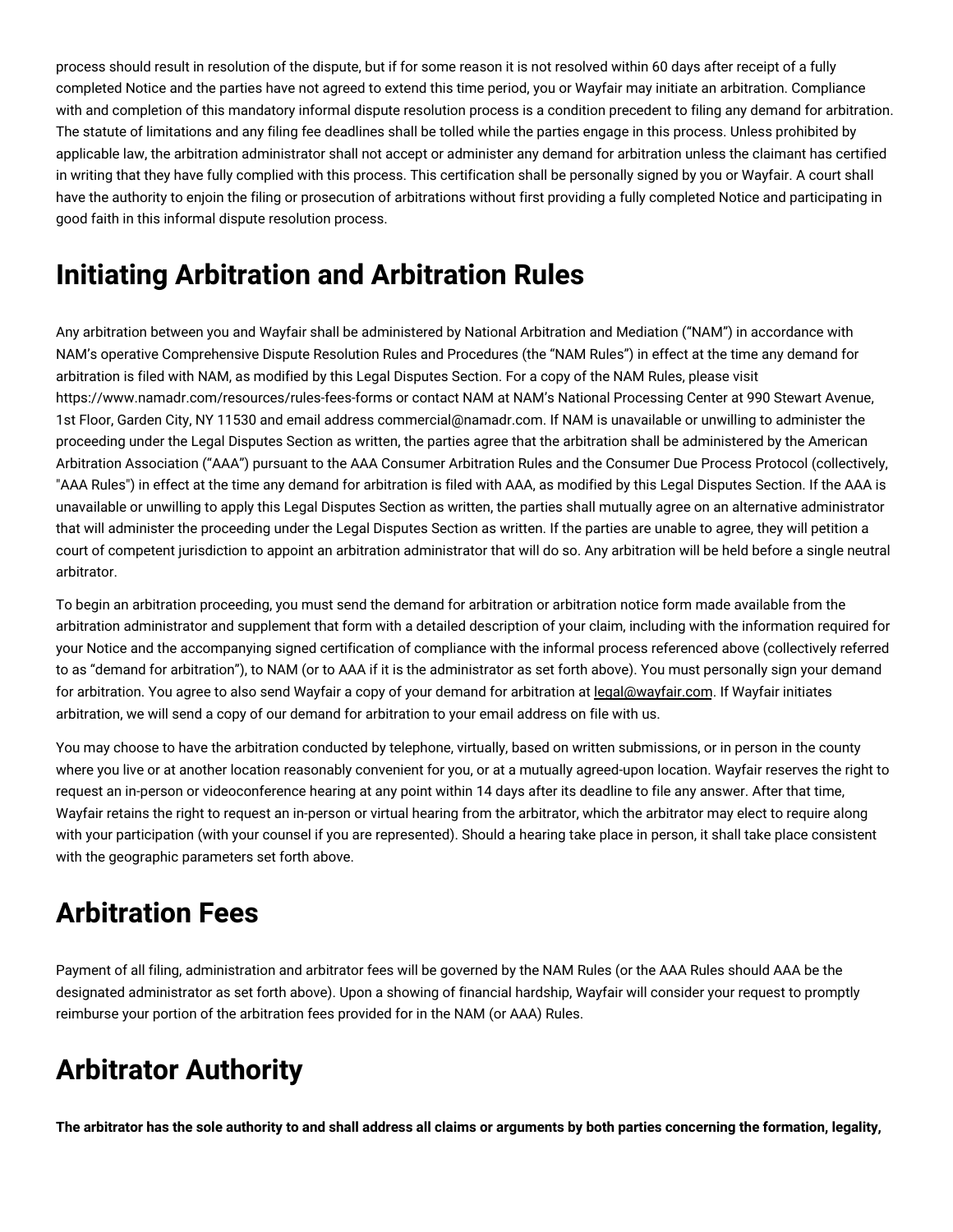#### and enforceability of this arbitration clause, the scope of this clause, and the arbitrability of any claim or issue arising between us.

There is no judge or jury in arbitration, and court review of an arbitration award is limited. However, an arbitrator can award on an individual basis the same damages and relief as a court (including injunctive and declaratory relief or statutory damages) only in favor of the individual party seeking relief and only to the extent necessary to provide relief warranted by that party's individual claim. The arbitrator may not award relief for or against anyone who is not a party to the proceeding. The arbitrator is bound by and must follow the terms of these Terms of Use as a court would. Regardless of the manner in which the arbitration is conducted, the arbitrator shall issue a reasoned written decision sufficient to address the essential findings and conclusions of law on which the award is based. The arbitration award shall be binding only between you and Wayfair and shall have no preclusive effect in any other arbitration or proceeding involving a different party, provided that the arbitrator may consider rulings in other arbitrations involving different individuals. The arbitrator may award fees and costs as provided by the NAM Rules (or the AAA Rules if AAA is the designated administrator as set forth above) or to the extent such fees and costs could be awarded in court or if the arbitrator determines that a claim, proceeding, or defense was frivolous or brought for harassment, for an improper purpose, or in bad faith. The arbitrator shall apply the provisions of Federal Rule of Civil Procedure 68 after entry of the award.

#### **Sole Exceptions to Arbitration**

Notwithstanding the foregoing, in lieu of arbitration: (1) either you or Wayfair may elect to have an individual claim heard in small claims court consistent with any applicable jurisdictional and monetary limits that may apply, provided that it is brought and maintained as an individual claim and is not appealed or removed to any court of general jurisdiction; and (2) you agree that you or Wayfair may bring suit in court to enjoin infringement or other misuse of intellectual property rights.

#### **Jury Trial and Class Action Waiver**

Except as the Terms of Use otherwise provide and to the fullest extent permitted by law, you and Wayfair acknowledge and agree that you are each waiving the right to a trial by jury and to the litigation of disputes in state or federal courts of general jurisdiction. The parties further agree that any arbitration shall be conducted in their individual capacities only and not as a class action/class arbitration or other representative action, and the parties expressly waive their right to file a class action or seek relief on a class basis. You and Wayfair may not be plaintiffs or class members in any purported class, collective, private attorney general, or representative proceeding, or otherwise make or proceed with any claim on a collective or consolidated basis, and may each bring claims against the other only in your or its individual capacity. As referenced above, the arbitrator may award declaratory or injunctive relief only on an individual basis and only to the extent necessary to provide relief warranted by the individual claim. If a court determines that this class action waiver is not enforceable as to a particular claim or request for relief and all appeals from that decision have been exhausted (or the decision is otherwise final), then the parties agree that that particular claim or request for relief **shall proceed in court but shall be stayed pending arbitration of the remaining claims.**

#### **Special Additional Procedures for Mass Arbitration**

If 25 or more individuals seek to initiate arbitrations with Wayfair raising similar claims, and counsel for the individuals bringing the claims are the same or coordinated or the claims are otherwise coordinated ("Mass Claims"), you and Wayfair agree that these additional procedures shall apply, along with the applicable NAM Rules (or the applicable AAA Rules if AAA is the administrator as set forth above). You understand and agree that if you choose to initiate your claim as part of Mass Claims, the adjudication of your claim might be delayed. Counsel for the individuals and counsel for Wayfair shall each select 15 cases (per side) to be filed in and proceed in arbitration in bellwether proceedings to be resolved individually. Each case shall be assigned to a separate and different arbitrator. In the meantime, no other cases may be filed or deemed filed in arbitration, and the arbitration administrator shall not accept or administer arbitrations commenced in violation of these procedures. If the parties are unable to resolve the remaining cases after the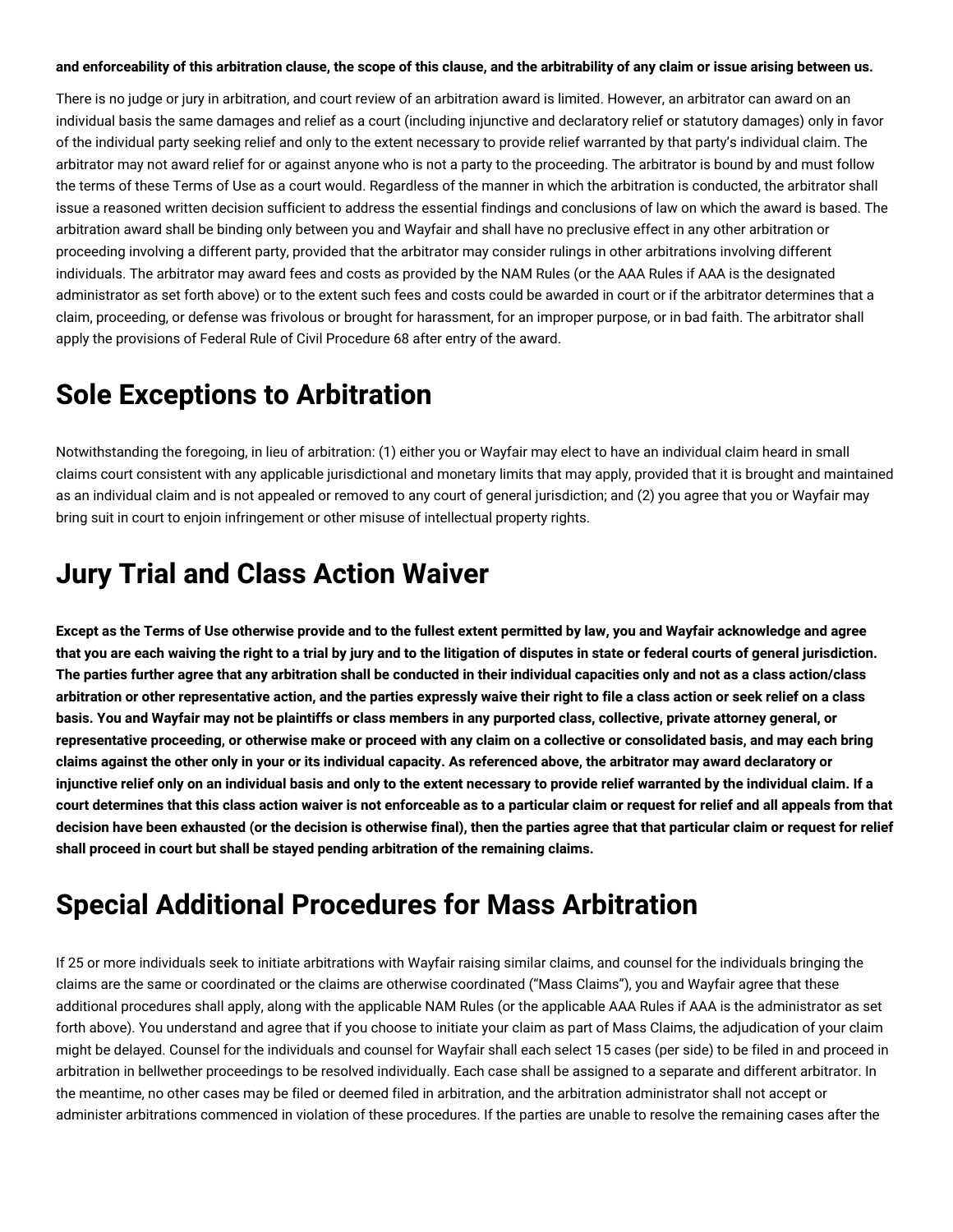conclusion of the first stage of bellwether proceedings, each side may select another 15 cases (per side) to be filed in and proceed in arbitration in a second set of bellwether proceedings to be resolved individually. Each case shall be assigned to a separate and different arbitrator. This process shall continue consistent with this staged process of administering and moving forward a maximum of 30 individual arbitration proceedings at a time until the parties are able to resolve all of the Mass Claims, either through settlement or arbitration. If these additional mass arbitration procedures apply to your claim, any applicable statute of limitations shall be tolled from the time the first cases are selected for a bellwether proceeding until your claim is selected for a bellwether proceeding, withdrawn, or otherwise resolved. A court shall have the authority to enforce these mass arbitration procedures and, if necessary, to enjoin the filing or prosecution of arbitrations.

#### **Governing Law**

You and Wayfair agree that any claim between us involves commerce under, and is governed exclusively by, the Federal Arbitration Act ("FAA") and federal law, and not by any state or local laws, or the laws of other countries, concerning or purporting to place limits on the availability or scope of arbitration or in any way imposing requirements beyond or inconsistent with those set forth in the FAA. Where otherwise applicable, the laws of the Commonwealth of Massachusetts apply. Should any action proceed in court (other than in small claims court), you consent to the exclusive jurisdiction of the federal and state courts of the Commonwealth of Massachusetts.

#### **Other**

To the extent that any other provision of the Terms of Use is found to be inconsistent with rights, duties, and requirements of this arbitration agreement, or where the application of such a provision would change or render unenforceable any part of this arbitration agreement, such provision shall be null and void and the terms of this arbitration agreement shall control. [Back](#birchlane-terms-top) to Top

## **Termination**

Your ability to access and use the Sites remains in effect until terminated in accordance with these Terms of Use. You agree that Birch Lane, in its sole discretion, may terminate your account and your use of the Sites and may remove and delete your User Content if Birch Lane believes that you have violated or acted inconsistently with these Terms of Use or for any other reason. Birch Lane also may in its sole discretion and at any time discontinue providing the Sites, or any part thereof, with or without notice. You agree that any termination of your access to the Sites may be effected without prior notice and you acknowledge and agree that Birch Lane may bar any further access to the Sites. Further, you agree that Birch Lane will not be liable to you or any third-party for any termination of access to the Sites.

For instructions for deleting your account, please see the "Registering for the Service" section of our Privacy Policy.

The provisions of the Intellectual Property Rights, User-Generated Content, Acceptable Use Policy, Disclaimer of Warranties, Indemnity, Limitation of Liability, Legal Dispute sections, together with and any other rights and obligations which by their nature are reasonably intended to survive such termination, will survive any termination of these Terms of Use. [Back](#birchlane-terms-top) to Top

# **Right to Access**

YOU MUST BE AT LEAST AGE 13 TO USE THE SITES. By using the Sites, you affirm that you are over age 13. If you are under age 13, you may not access or use the Sites.

IF YOU ARE A PARENT OR GUARDIAN THAT PROVIDES CONSENT TO YOUR TEENAGER'S REGISTRATION WITH AND USE OF THE SITES, YOU AGREE TO BE BOUND BY THESE TERMS IN RESPECT OF SUCH TEENAGER'S USE OF THE SITES. [Back](#birchlane-terms-top) to Top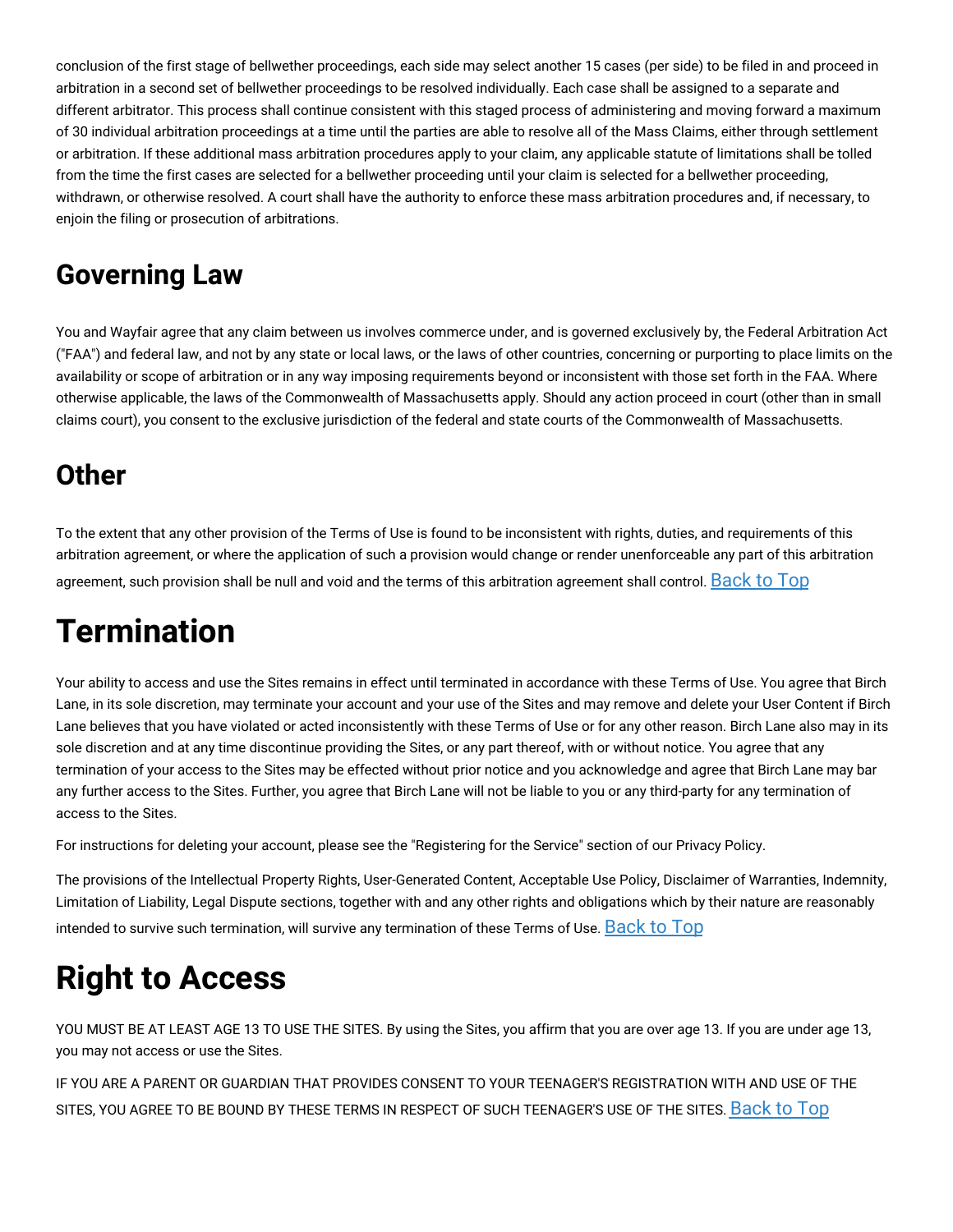## **Outages**

Birch Lane periodically schedules system downtime for the Sites for maintenance and other purposes. Unplanned system outages also may occur. You agree that Birch Lane has no responsibility and is not liable for: (a) the unavailability of any of the Sites; (b) any loss of data, information or materials caused by such system outages; (c) the resultant delay, mis-delivery or non-delivery of data, information or materials caused by such system outages; or (d) any outages caused by any third parties, including without limitation any companies or servers hosting any of the Sites, any Internet service providers or otherwise. [Back](#birchlane-terms-top) to Top

## **Jurisdictional Issues**

The Sites are operated by Birch Lane from its offices in Boston, Massachusetts, USA. The Sites are intended for users who reside in the United States of America. Birch Lane makes no representations or warranties that the Sites or any materials contained in them are valid, appropriate or available for use outside of the United States. If you access and use the Sites outside the United States, you do so at your own risk and are responsible for compliance with applicable local laws. Birch Lane reserves the right to limit the availability of the Sites and/or the provision of any service, program or other product described thereon to any person, geographic area or jurisdiction, at any time and in our sole discretion. Any software on the Sites is subject to United States export controls and may not be downloaded or otherwise exported or re-exported: (a) into (or to a national or resident of) Cuba, Iraq, Libya, North Korea, Iran, Syria or any other country to which the United States has embargoed goods or which is subject to other applicable U.S. trade sanctions; or (b) to anyone on the U.S. Treasury Department's list of Specially Designated Nationals or the U.S. Commerce Department's Table of Deny Orders. By downloading or using any software from the Sites, you represent and warrant that you are not located in, under the control of, or a national or resident of any such country or on any such list.  $Back$  to  $Top$ 

## **General Information**

No waiver of any provision or any breach of this Agreement will constitute a waiver of any other provisions or any other or further breach. In the event that any provision of this Agreement is determined to be illegal or unenforceable, the balance of the Agreement shall continue to be fully valid, binding, and enforceable. These Terms of Use set forth the entire Agreement between you and Wayfair with respect to use of the Sites and supersede any prior agreements between you and Wayfair relating to such subject matter. The Terms are not assignable, transferable or sublicensable by you except with Wayfair's prior written consent. No waiver by either party of any breach or default hereunder will be deemed to be a waiver of any preceding or subsequent breach or default. No agency, partnership, joint venture, employee-employer or franchiser-franchisee relationship is intended or created by these Terms of Use. Any heading, caption or section title contained herein is inserted only as a matter of convenience and in no way defines or explains any section or provision hereof. Wayfair's performance of these Terms of Use is subject to existing laws and legal process, and nothing contained in these Terms of Use is in derogation of Wayfair's right to comply with governmental, court and law enforcement requests or requirements relating to your use of the Sites or information provided to or gathered by Wayfair with respect to such use. A printed version of these Terms of Use and of any notices given in electronic form will be admissible in judicial or administrative proceedings based upon or relating to these Terms of Use to the same extent and subject to the same conditions as other business documents and records originally generated and maintained in printed form. The parties agree that all correspondence relating to these Terms of Use must be written in the English language. [Back](#birchlane-terms-top) to Top

## **Violations**

Please report any violations of these Terms of Use to the system administrator [here.](https://www.birchlane.com/contact_us) [Back](#birchlane-terms-top) to Top

## **Questions?**